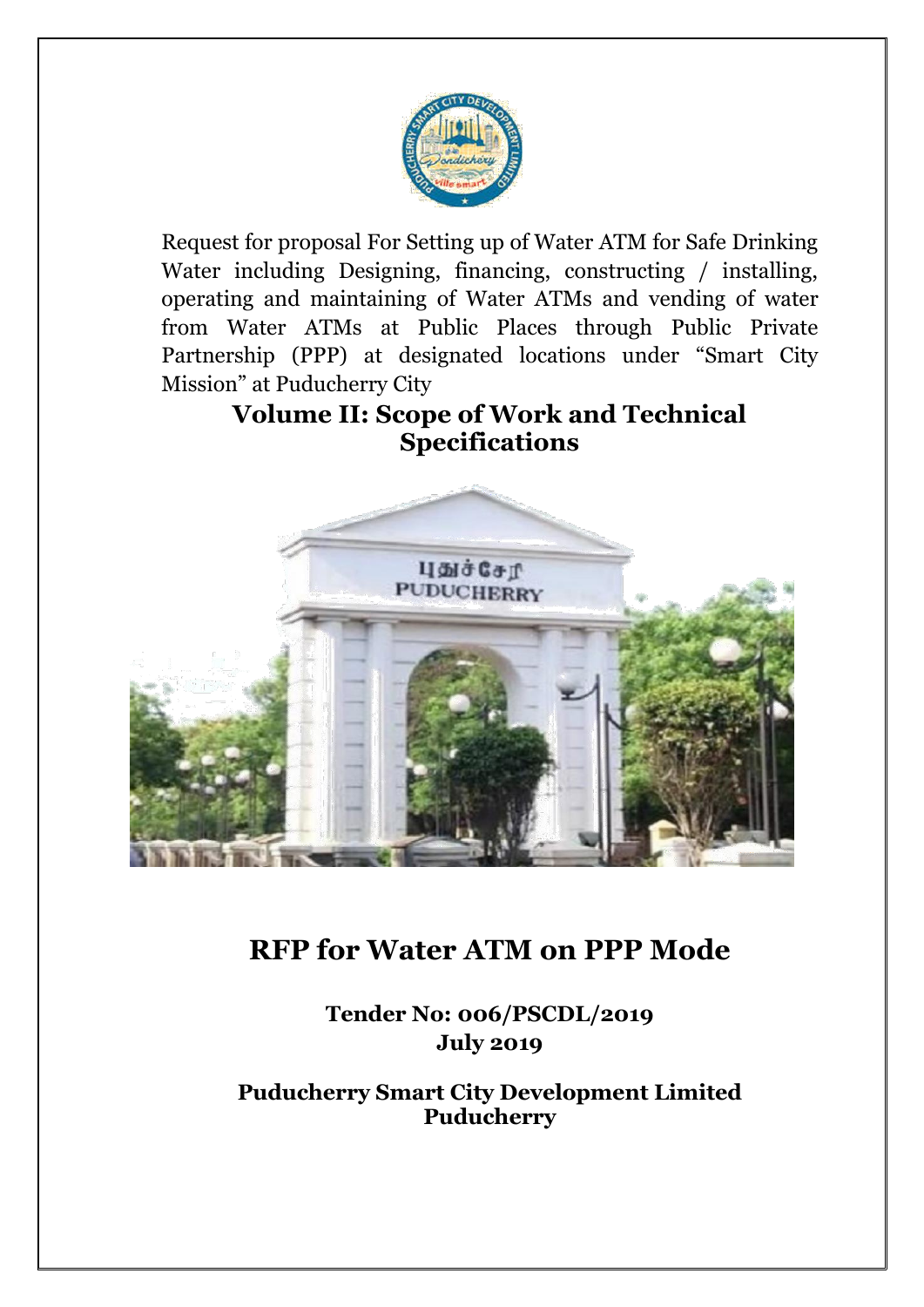

## **Table of Contents**

| $2^{\circ}$    |  |
|----------------|--|
| $\mathbf{3}$   |  |
| $\overline{4}$ |  |
| 5 <sup>1</sup> |  |
| 6              |  |
| $7^{\circ}$    |  |
| 8              |  |
| $\overline{9}$ |  |

# **List of Annexures**

| Annexure -2 Specifications for The Atm Unit and Development of Site 14 |  |
|------------------------------------------------------------------------|--|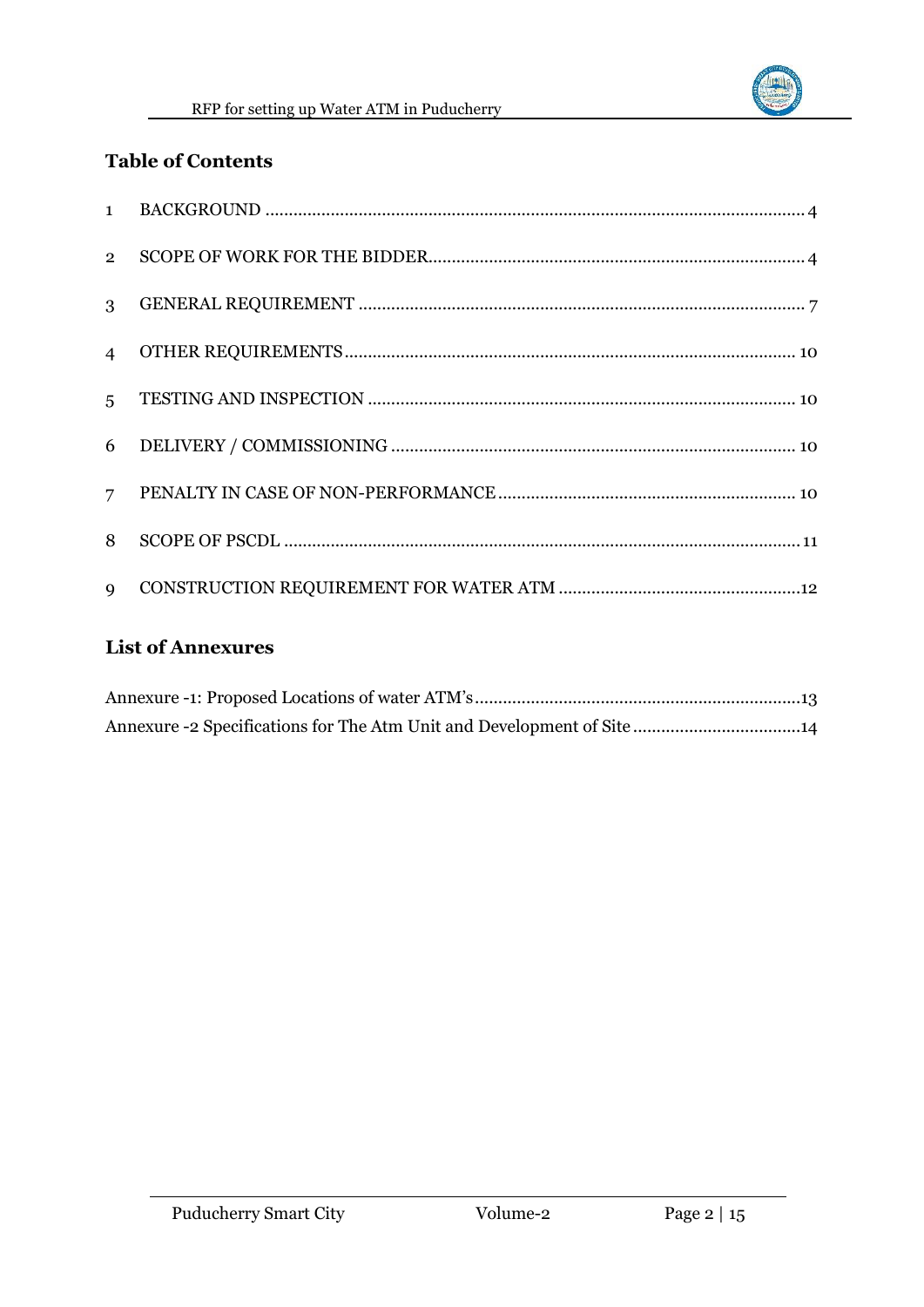

### **Abbreviations**

| <b>Term</b>  | <b>Definition</b>                               |
|--------------|-------------------------------------------------|
| <b>ABD</b>   | Area Based Development                          |
| <b>ATM</b>   | <b>Automatic Teller Machine</b>                 |
| <b>BIS</b>   | <b>Bureau of Indian Standard</b>                |
| Day          | Calendar day                                    |
| <b>DPR</b>   | <b>Detailed Project Report</b>                  |
| <b>FRP</b>   | <b>Fiber Reinforced Plastics</b>                |
| <b>GIS</b>   | Geographic Information System                   |
| GoI          | Government of India                             |
| GoP          | Government of Puducherry                        |
| <b>GPRS</b>  | <b>General Packet Radio Services</b>            |
| <b>GSM</b>   | <b>Grams per Square Meter</b>                   |
| <b>INR</b>   | <b>Indian Rupee</b>                             |
| <b>ICT</b>   | <b>Information and Communication Technology</b> |
| <b>KLD</b>   | Kilo Liters per Day                             |
| <b>LCD</b>   | Liquid Crystal Display                          |
| <b>LLP</b>   | Limited Liability Partnership                   |
| <b>LPH</b>   | Liter Per Hour                                  |
| Ltd.         | Limited                                         |
| MoHUA        | Ministry of Housing and Urban Affairs           |
| O&M          | <b>Operation and Maintenance</b>                |
| PHD          | <b>Public health Department</b>                 |
| pH           | Percent of Hydrogen ion concentration           |
| <b>PMC</b>   | Project Management Consultant                   |
| PPP          | <b>Public Private Partnership</b>               |
| PP           | Polypropylene                                   |
| <b>PSCDL</b> | Puducherry Smart City Development Limited       |
| <b>PUF</b>   | Polyurethane Foam                               |
| <b>PWD</b>   | <b>Public Works Department</b>                  |
| <b>RFP</b>   | <b>Request for Proposal</b>                     |
| <b>RMP</b>   | <b>Regular Modified Polyester</b>               |
| <b>RO</b>    | <b>Reverse Osmosis</b>                          |
| Sq.Km        | <b>Square Kilometre</b>                         |
| <b>TDS</b>   | <b>Total Dissolved Solids</b>                   |
| <b>ULB</b>   | Urban Local Body                                |
| UV           | <b>Ultra Violet</b>                             |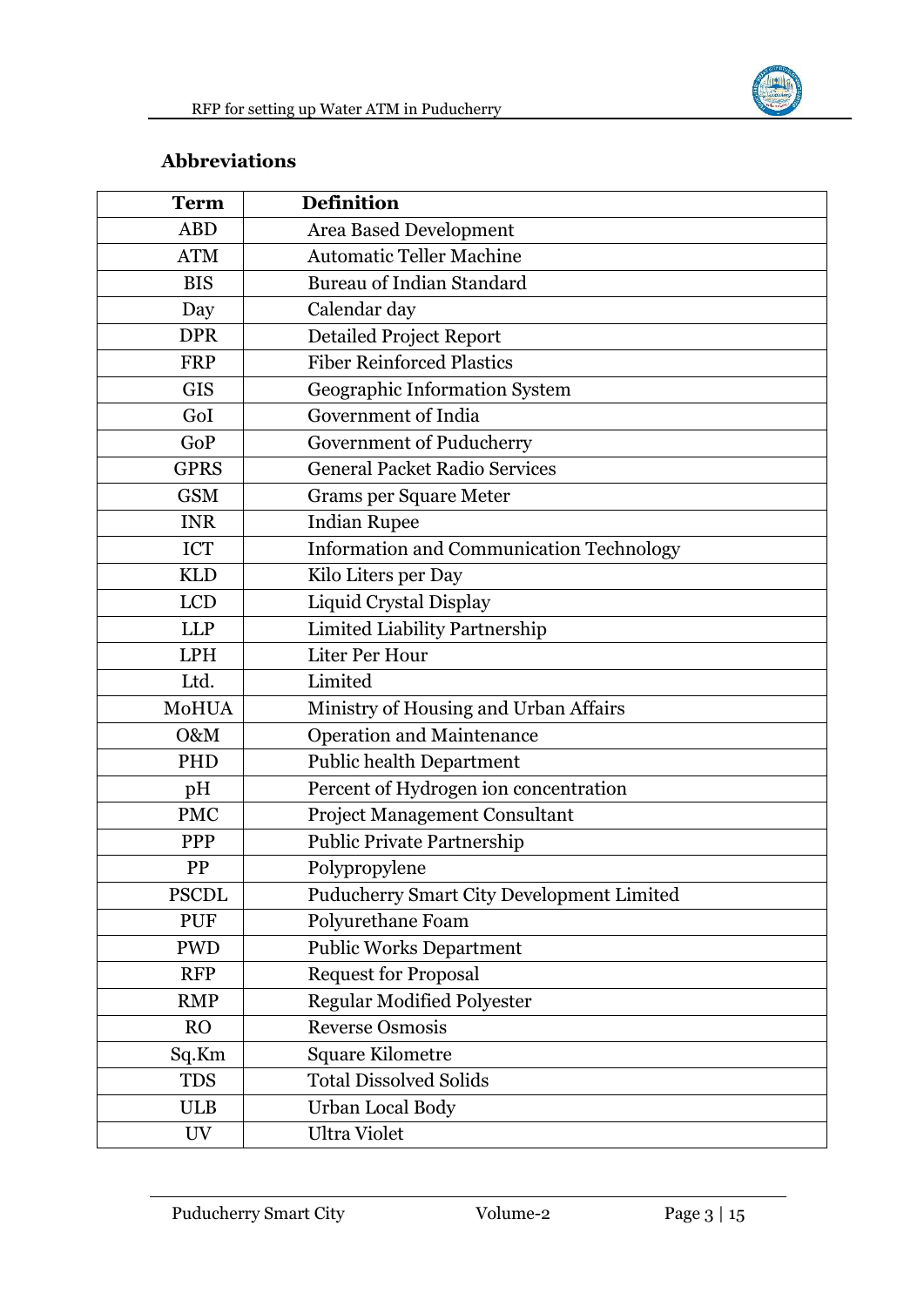

### <span id="page-3-0"></span>**1 Background**

To meet the safe drinking water requirements at public places in Puducherry, portable water is proposed to be supplied to the consumer through his/her drinking bottle / container / paper cups (for dispensing paper cup for 250 ml of water). This proposal will be essential for the betterment of the urban environment as the usage of consumers own bottle / container would result in minimizing the high usage of plastic / bottles for drinking water purposes. The water ATM would also enable citizens to access safe drinking water at various locations within Puducherry.

#### <span id="page-3-1"></span>**2 Scope of work for the Bidder**

- **2.1** Designing, financing, constructing / installing, operating and maintaining of Water ATMs and vending of water from Water ATMs at Public Places through Public Private Partnership (PPP) along with water storage tanks of Material suitable to store drinking water (Potable water) as per prevailing standards where Stainless Steel (minimum Grade SS316) is preferable and submitting weekly test report of output water to the Engineer-in-Charge. The operation of the plant shall be with the Concessionaire for 10 years
- **2.2** Making power connections at water ATM and all electrical fittings up to the power meter, power connection & external electrification charges will be borne by the Concessionaire.
- **2.3** Quality control and monitoring systems to be incorporated at each ATM location as per the following:

#### **EMBEDDED DEVICE FOR AUTOMATION FOR FOLLOWING PURPOSES**

- 1. Quantitative Monitoring
	- a. Number of Glasses of water dispensed in a day.
	- b. Number of Bottles for different denomination of water dispensed in a day.
	- c. Water level in the tank.
- 2. Water Quality Monitoring
	- a. TDS level of water.
	- b. Temperature of water.
	- c. Hardness.
	- d. pH values of water.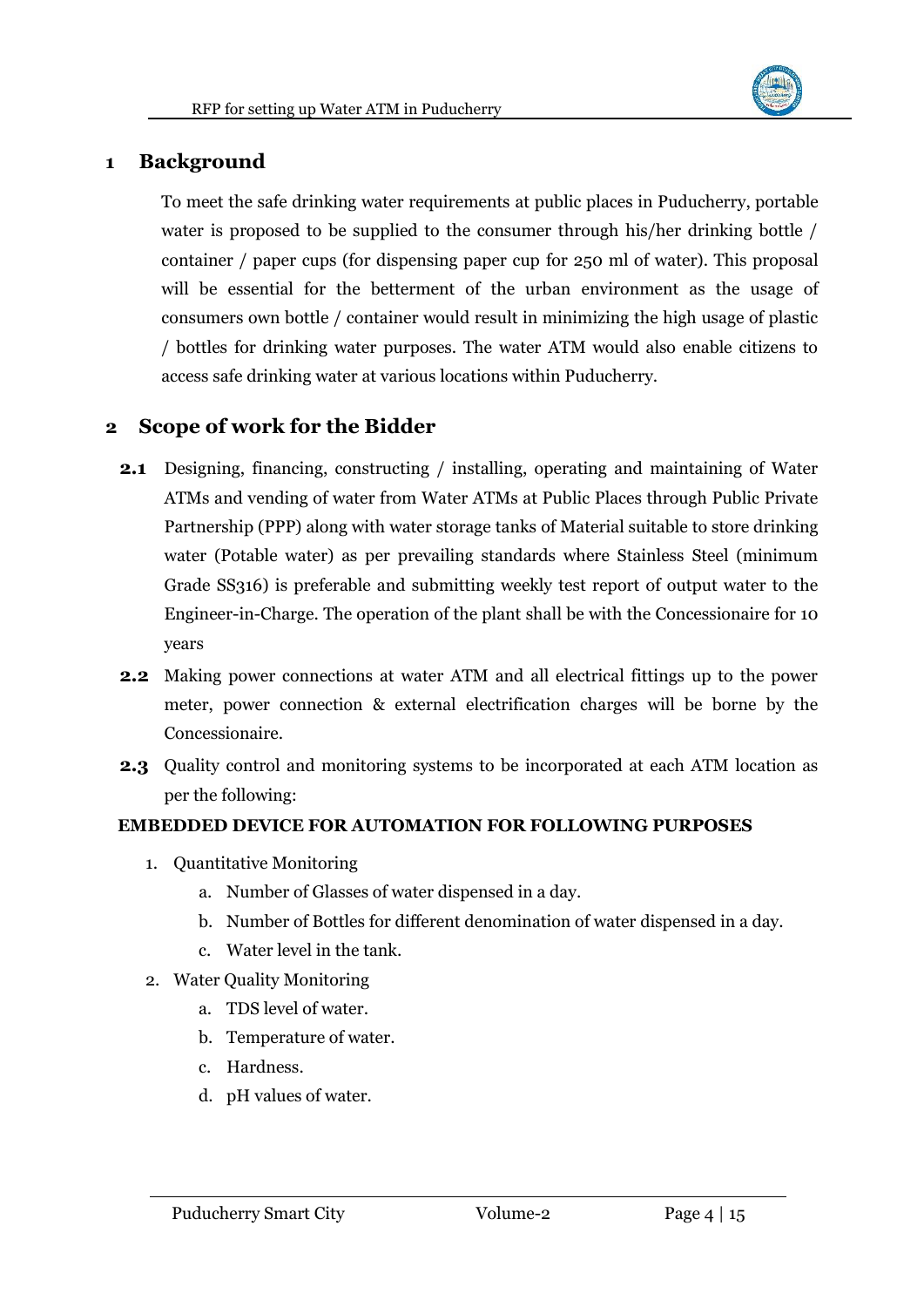

- 3. Sensors for
	- a. Temperature Monitoring.
	- b. TDS Monitoring.
	- c. pH Monitoring.
	- d. Ultra-Sonic Water Level Monitoring.
	- e. Water Dispensing from Three Nozzles through Coin Accepter.
	- f. Support of 1,2,5 rupee and 10 rupees coins.
	- g. Water Dispensing using NFC (Near Field communication) cards.
	- h. Cards to work for different amount as specified and can be recharged to any amount.
	- i. Support for Card 'Balance' Rechargeable.
	- j. Sensors support for Monitoring Water Temperature, TDS, PH and Water Level in the tank.
	- k. Display of Water purity parameters on LCD Display of 14" size.
	- l. Ability to backup data for 48 hours in-case of server/connectivity outage.
	- m. LED display on controller panel box to indicate System Status.
	- n. Uploading of Transactions and Water parameters data to Server over TCP/IP using GPRS.
- 4. Water ATM shall be suitably equipped with ICT enabled technology with components that will notify PSCDL & ULB with denomination wise dispensing quantity in a day.
- 5. Water ATM shall be suitably equipped with ICT enabled technology with components that will notify PSCDL & ULB with denomination wise dispensing quantity on daily basis.
- 6. Disposal of waste water to nearest Sewer drain/ Manhole with proper arrangement with necessary approval.
- 7. The quality of water dispensed to the end user shall be as per BIS-14543- 2004.
- 8. Water ATM should be equipped with provision for chilled water.
- 9. Specifications:
	- a. Each water ATM should be equipped to dispense water of 250 ml (eco friendly biodegradable cups/ glass of minimum 170 GSM paper to be provided by the bidder at the ATM in the cost of water). 0.5 litre,1 litre, 2 litre  $\&$  5 litre water in their own containers and 250ml,500ml and 1 litre with container.
	- b. Filling Speed: about 10-12 litre / minute.
	- c. Operational Time 6 AM to 10 PM every day, which may be amended location wise as per requirement/demand in consultation with PSCDL/Municipality.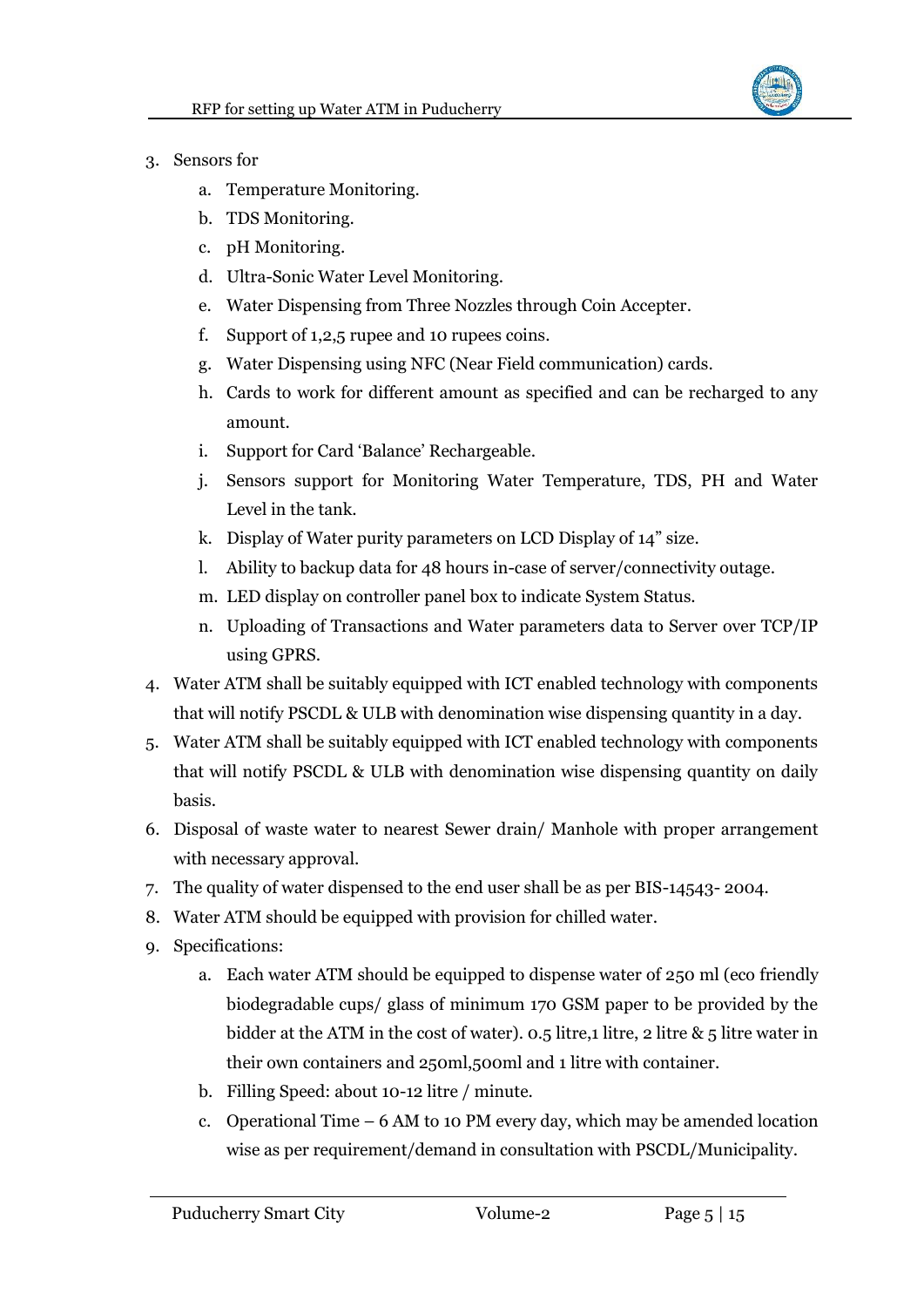

- d. ATM Unit with Treatment Unit Dimension: Cubical/ cylindrical in shape with base area up to 60 sq.ft or as approved by Engineer-in-charge.
- e. The ATM shall have the provisions for float valve for overflow control.
- 10. The maintenance of pipe lines from the point of connection to the water ATM is the responsibility of the bidder.
- 11. Making Power connection at Water ATMs and all electrical fittings up to the power meter; power connection & external electrification charges is the responsibility of the bidder.
- 12. The bidder should have their own testing facilities for water testing process. The water sample is to be analyzed for all parameters as per BIS 14543 in a weekly manner or as and when required.
- 13. Water Storage Tank shall be placed inside the ATM Structure.
- 14. The storage tank is Stainless steel SS316 grade.
- 15. LED boards need to provide for display of BIS 14543 water quality parameters including.
	- a. pH.
	- b. Hardness.
	- c. Temperature.
	- d. Water Level.
	- e. TDS.
- 16. The structure should be appropriate to protect the whole ATM system, including its equipment and accessories in all weather conditions and it should withstand the extreme climatic variations.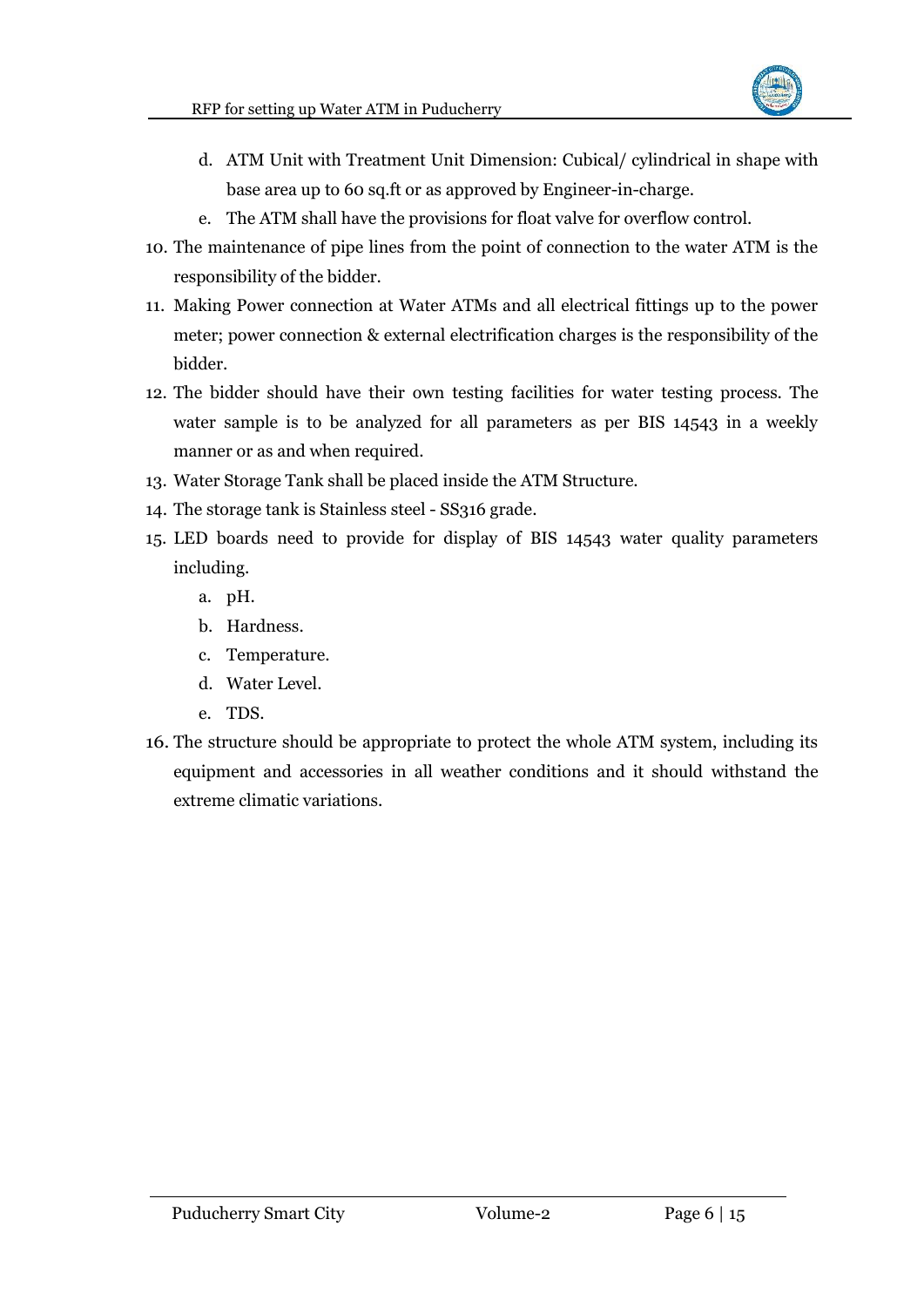

### <span id="page-6-0"></span>**3 General Requirement**

- **3.1** The Concessionaires advised to analyze the potable water of requisite sample size on their own before quoting their rates in Financial Bid, No extra claim will be entertained after the allotment of the work on this account.
- **3.2** The output water quality characteristics shall be as per BIS 14543: 2004 Specifications of Drinking Water.
- **3.3** The Concessionaire must design supply, install, commission, and maintain the Water ATMs for Ten Years. The Concessionaire will maintain a safe, clean and hygienic environment in and around the Water ATM.
- **3.4** The Concessionaire should have their own testing facilities for water testing process. The Concessionaire should analyze the water sample for all parameters as per BIS 14543: 2004norms in a weekly manner or as and when suggested by the PSCDL / ULB, from the Lab as approved by Authority. Concessionaire shall maintain proper record in this regard. The Attendant of Concessionaire shall be available at the Water ATM during the operation time. A LED/LCD digital screen of at least 14-inch diagonal showing 3 key parameters namely pH, TDS & temperature on a real time basis in an interval of 5 minutes.
- **3.5** The maintenance of pipelines etc. from point of connection onwards to the Water ATMs shall be responsibility of Concessionaire during the Contract Period.
- **3.6** Making connection for raw water:
	- a) The Concessionaire shall be responsible for executing works for making connection for Water ATMs from the source (Nearby existing water supply line) provided by the PWD including cost of all material and labour etc. The cost of filtration process at each ATM, to ensure quality of product water as per BIS 14543: 2004 shall be the responsibility of the Concessionaire.
- **3.7** Disposal of waste generated at each Water ATM:
	- b) The disposal of waste generated at each ATM shall be disposed by the Concessionaire at his own cost to the nearest sewer system. In case of faulty performance severe penalties would be levied on the Concessionaire by PSCDL as applicable under existing laws related to littering in public areas.
- **3.8** The Concessionaire shall install the required equipment and maintain the same for a period of Ten Years from the date of commissioning of water ATMs, as per the conditions prescribed in this document, and in the time frame prescribed at his own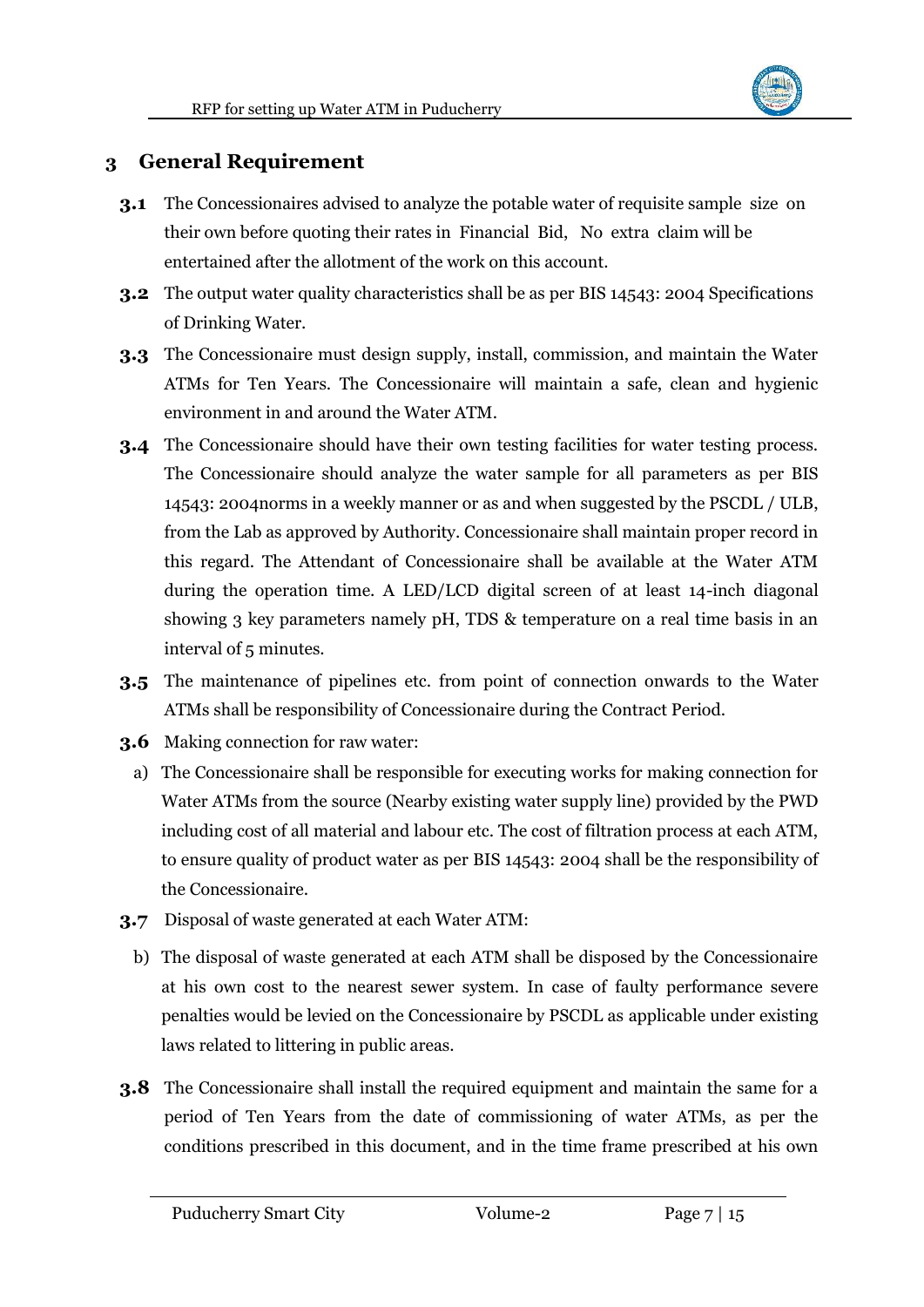

cost.

- **3.9** After completion of Contract period the water ATMs will become the property of the PSCDL.
- **3.10** The Concessionaire shall perform all routine maintenance to ensure that all water ATMs shall remain in working condition.
- **3.11** The Concessionaire will depute duly trained Operators at each water ATM. The Concessionaire shall ensure routine inspection of the equipment by the equipment supplier.
- **3.12** The output water shall be distributed daily between 6:00 am to 10:00 pm on all days from water ATMs. However, PSCDL may increase or decrease the working hours, if so desired, in order to provide adequate water to the public. The Concessionaire shall have to provide all the services during the extended hours.
- **3.13** The Concessionaire shall provide trained manpower to maintain the water ATMs to ensure the provision of quality services.
- **3.14** The Concessionaire shall provide and maintain the electrical and plumbing fittings of all types at the Water ATM in good working condition.
- **3.15** The Concessionaire shall provide LED boards for display of water quality parameters including.
	- i. pH.
	- ii. Hardness.
	- iii. Temperature.
	- iv. Water Level.
	- v. TDS.
- **3.16** Concessionaire should ensure that all the Water ATMs (in a pocket) are working all the time and annual repair/maintenance etc. shall be carried out periodically at his own cost.
- **3.17** All expenses shall be borne by the Concessionaire.
- **3.18** To maintain premises clean, safe hygienic and risk free in and around the Water ATM (approx. Two-meter radii) is the responsibility of Concessionaire. The Attendant of the Concessionaire shall ensure that all the waste shall be disposed off by the user within litterbin kept at each ATM.
- **3.19** Water & Electric supplied through connection by the PSCDL (if any), will be charged from Concessionaire on Commercial rates applicable from time to time.
- **3.20**Online information of daily report to PSCDL.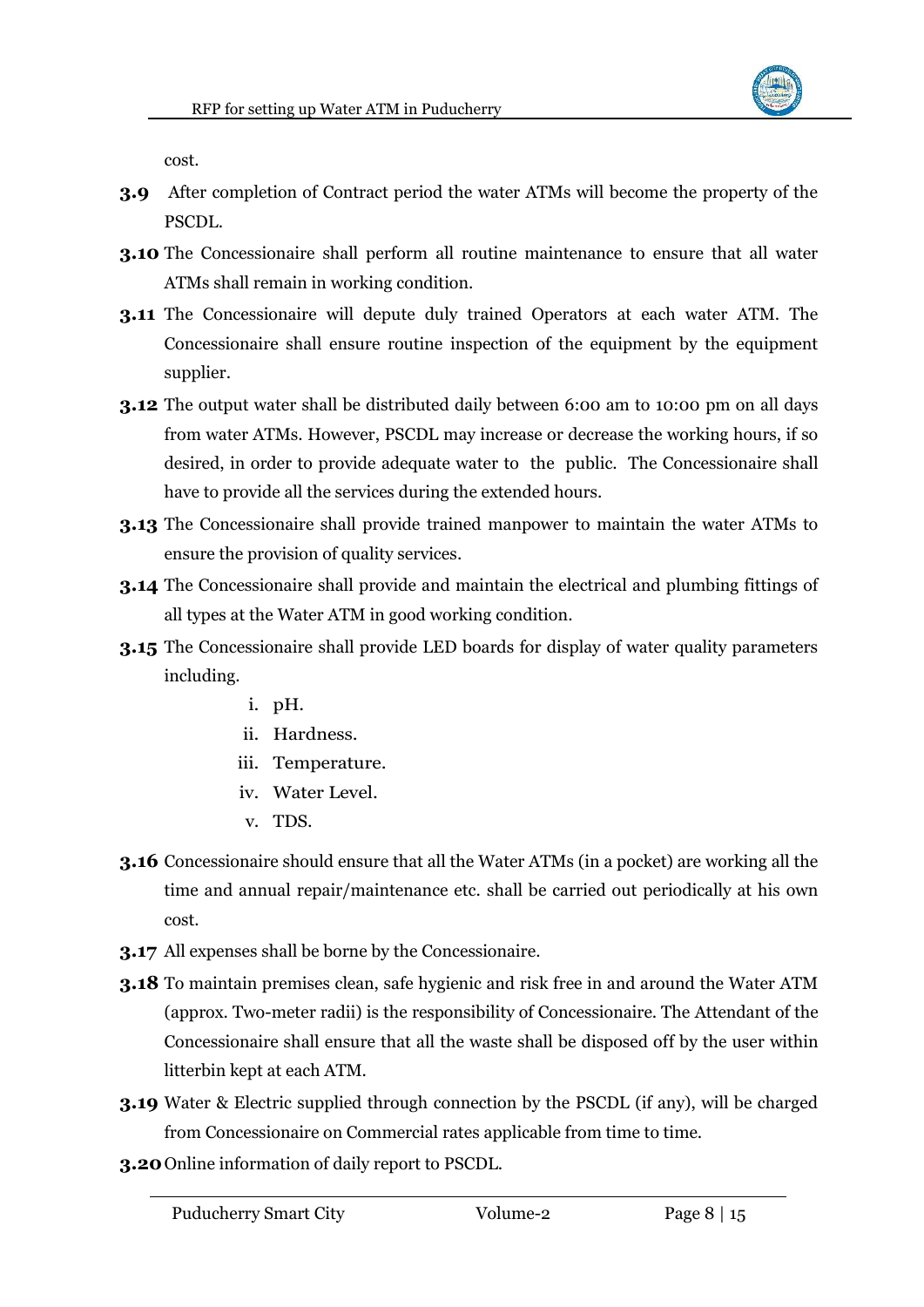

- **3.21** PSCDL has reserve the right to inspect any ATM at any time during the working hours.
- **3.22** PSCDL has right to take sample of water at any time.
- **3.23** During the non-availability of piped water from PSCDL, Concessionaire shall make his own arrangement for which PSCDL may make available water from its bulk supply reservoir on payment basis for which transportation arrangements will be made by the Concessionaire.
- **3.24** The water storage capacity at each ATM should be as approved b PSCDL which can be increased as per the requirement.
- **3.25** The ATW machine shall have access for physically challenged or specially abled persons. The ATW machine should have a mechanism to give feedback regarding functioning of ATW. The feedback system should have a star rating system with 5 stars for excellent service. There should be a touch screen system for feedback. A toll-free number for handling complaints should also be provided. The feedback receiving mechanism shall have alerts for non-performance such as non-availability of water, poor quality of water or other such deficiencies.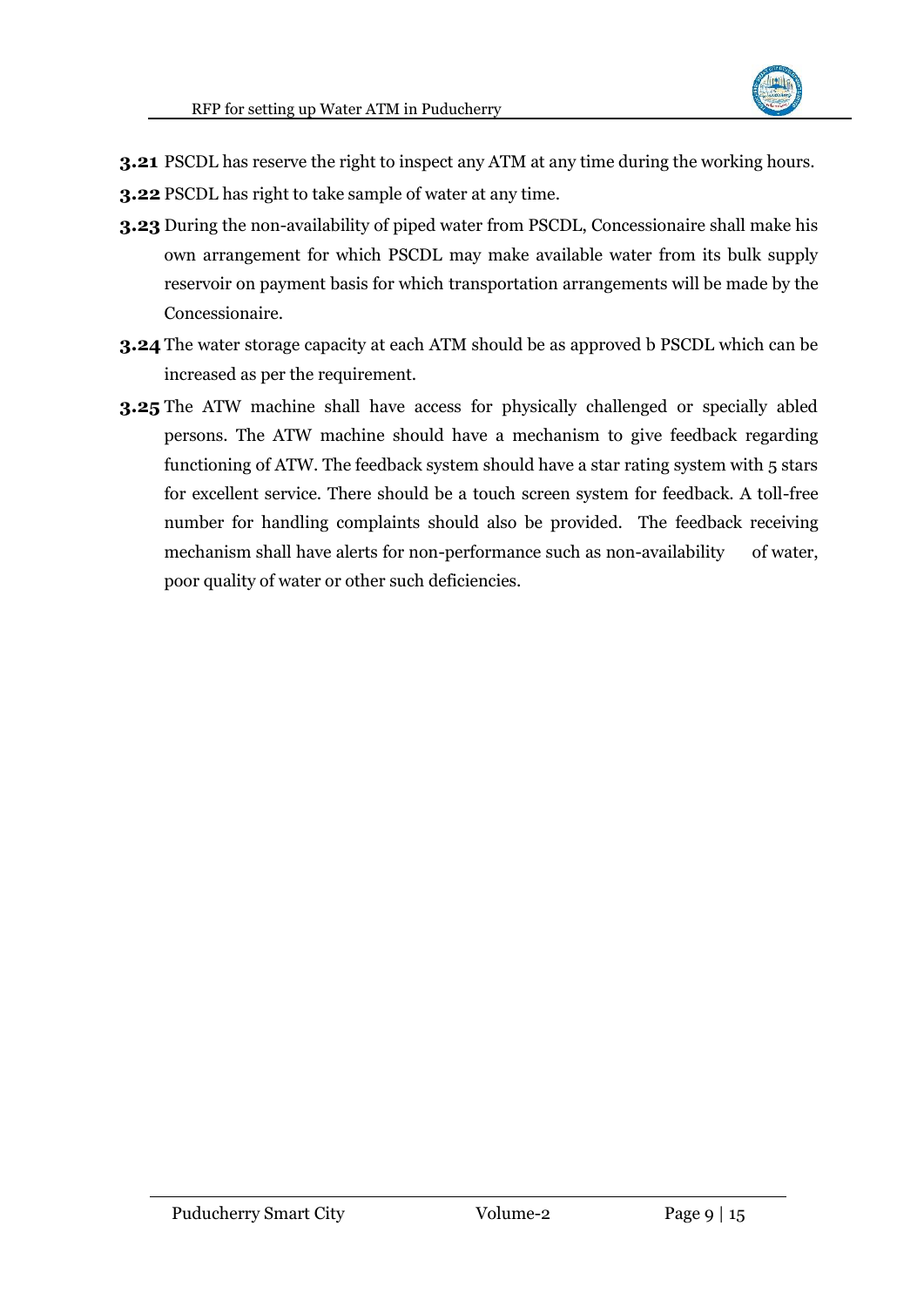

### <span id="page-9-0"></span>**4 Other Requirements**

- **4.1** All the successful Concessionaires will have to ensure collection of the samples from the respective sites and meeting of the design criteria.
- **4.2** Bidders would need to submit their O&M expenditure information to the Engineer-in-Charge on a quarterly basis for the records of PSCDL.
- **4.3** Any deviation from the proposed design needs to be approved by the PSCDL.

### <span id="page-9-1"></span>**5 Testing and Inspection**

- **5.1** Third party Inspection
	- a) The charges for third party inspection, if any, would initially be borne by the Concessionaire.

**5.2** Site tests

b) After erection at site, all components, equipment as described shall be tested to prove satisfactory performance and /or fulfilment of functional requirements without showing any sign of defect as individual equipment and as well as a system.

## <span id="page-9-2"></span>**6 Delivery / Commissioning**

The commissioning of all the water ATMs is 6 months (120 days) from the date of the confirmed Letter of Acceptance or handing over of site whichever is later.

### <span id="page-9-3"></span>**7 Penalty in case of non-performance**

In case of non-performance of more than 3 hours in a particular day between the operating hours, 1-day non-operation will be considered, and penalty will be levied as per the table below

In case the quality of water is not as per BIS 14543: 2004 specification the ATM operation of dispensing water should be stopped immediately. PSCDL will impose a penalty of Rs 1000 for each such event at the Water ATM concerned.

Penalty in case of Non-operational beyond 3 hours in a day with respect to ATM shall be as follows

- a) up to  $4 \text{ days} \text{Rs.}2000/-$  per day/per ATM.
- b) $4$ -7 days Rs.3000/- per day/per ATM.
- c) Above 7 days Rs.5000/- per day/per ATM.

Failure to report any information pertaining to non-operational/not desired quality of the ATM would invite additional penalty of Rs. 1,000/- per such case per day of delayed information.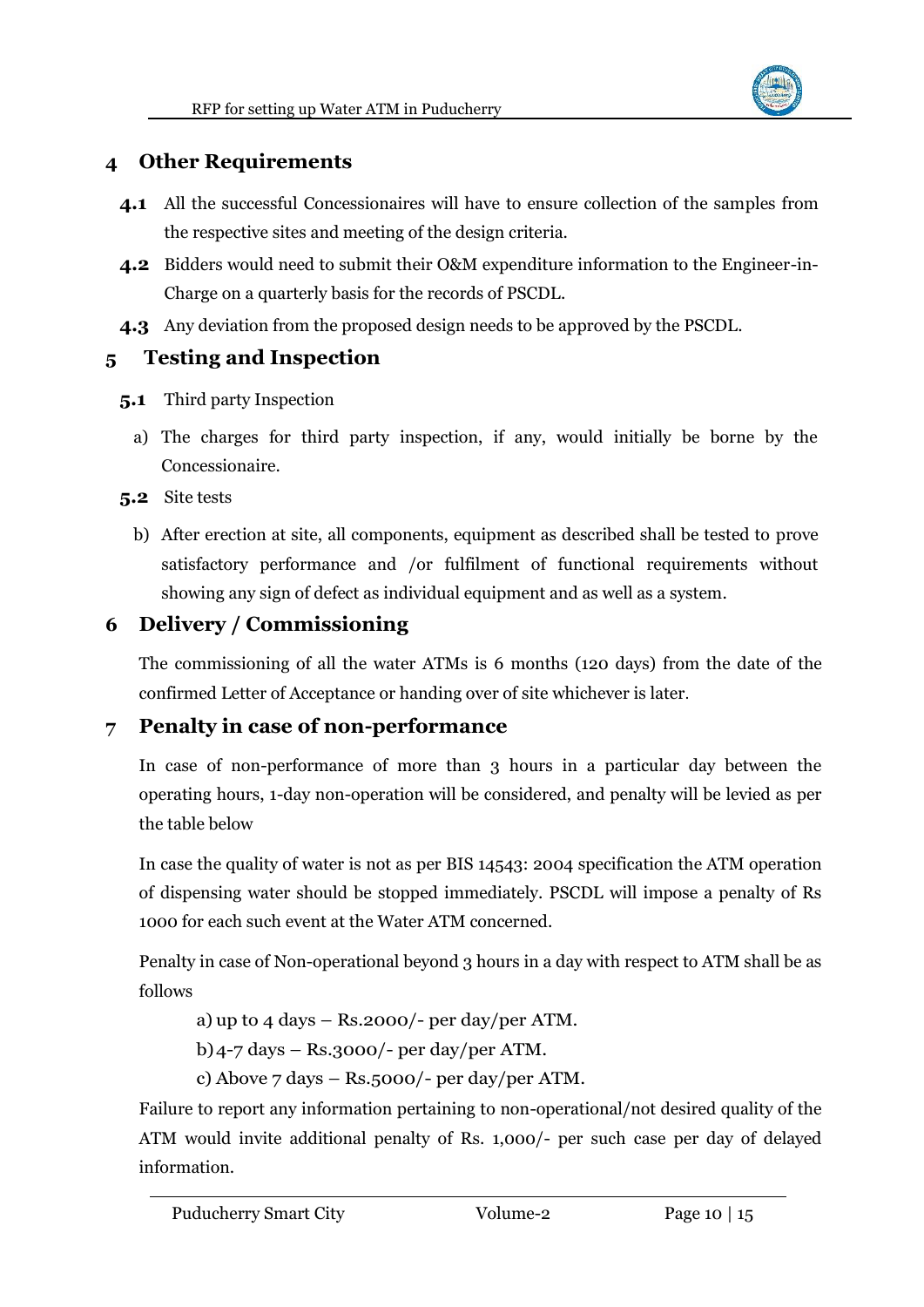

In case of non-compliance of water quality with IS 14543: 2004 standard and / or nonoperation of ATM's beyond the stipulated days (maximum 30 days) or as approved by PSCDL the contract is liable for termination.

### <span id="page-10-0"></span>**8 Scope of PSCDL**

PSCDL shall be responsible to provide:

- **8.1** PSCDL will provide nearest source of water (up to 30m); further arrangement including required plumbing works from source to Water ATMs shall be borne by the Concessionaire.
- **8.2** PSCDL will charge for raw water supplied either for Fixed Water ATM or for Mobile ATM's. Raw water will be charged as 10 Rs per 1000 litres of water.
- **8.3** Single phase or three phase power supply as required at one point, further distribution including installation of electric meters for Water ATM's shall be in scope of Concessionaire. The Concessionaire must conduct site survey and consider that cost in the financial analysis.
- **8.4** The power consumption charges shall be charged on commercial rates basis.
- **8.5** Whenever PSCDL/PWD is not able to supply source of water, the successful bidder shall be able to make the arrangement for water through private supplies or from bulk supply from PWD reservoir/bore well on a payment basis for which transport arrangements will be made by the Concessionaire. PSCDL will provide necessary help for approval procedures.
- **8.6** PSCDL will not be responsible for any payments of raw water either piped water supply or from bulk water supply from private water suppliers or from PWD reservoir/bore well.
- **8.7** Payment against raw water to private water suppliers or to PWD piped water supply/reservoir/bore well shall be made directly to the concerned party/organization by the concessionaire.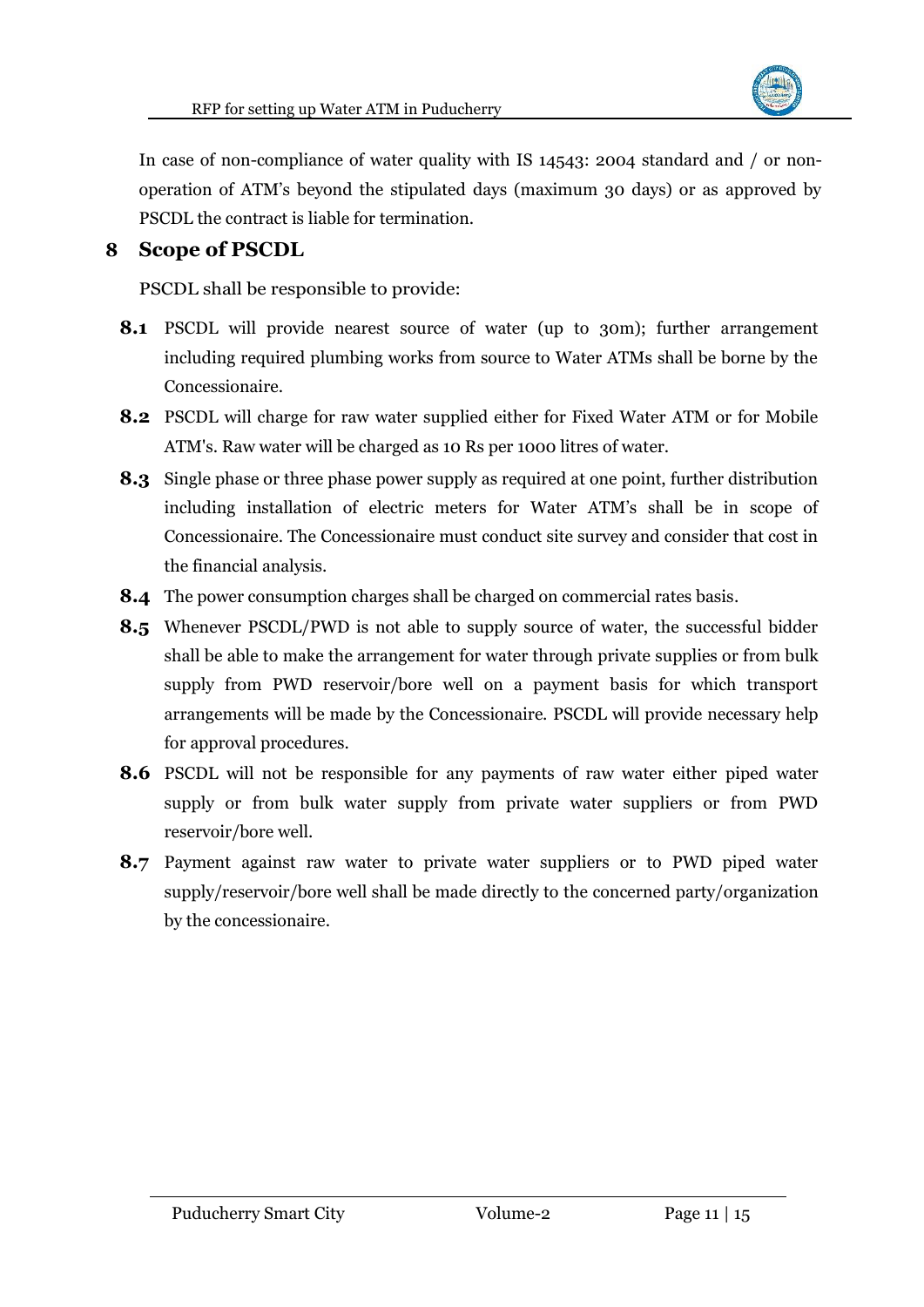

#### <span id="page-11-0"></span>**9 Construction requirement for Water ATM**

- **9.1** The Concessionaire shall design ATM's in such a way that material considered, or design and construction should only be of Stainless Steel (minimum Grade SS316).
- **9.2** The Concessionaire shall design ATM's in such a way that, in case quality of incoming Water is not as per required standards, then plant/ ATM should be automatically shut down. The Concessionaire should bring matter to the knowledge of the Engineer-incharge immediately and it should be sorted out within a day itself to make ATM back in operation and use.
- **9.3** Specifications, Capacity, Shape and design of the ATM shall be provided by the Concessionaire for each and every location identified (Please refer to Annex III for illustrative design) before start of work and only after obtaining clearance from PSCDL.
- **9.4** Concessionaire shall design ATM's in such a way that, sufficient quantity for storage of water should be made at each and every ATM but not less than the minimum quantity as specified in Financial Bid, to avoid shut down of ATM's on account of no water situation, since present water supply in the area is intermittent. Provided that the Concessionaire shall ensure that the technology chosen is
	- a) Appropriate to the site and ground situation.
	- b) Has a precedent for use in a project of similar nature and size.
	- c) Is supported by the technology/service provider for design, supply, implementation and on-going maintenance.
	- d) Addresses all issues of safety, including fire safety, operational safety, and environmental safety.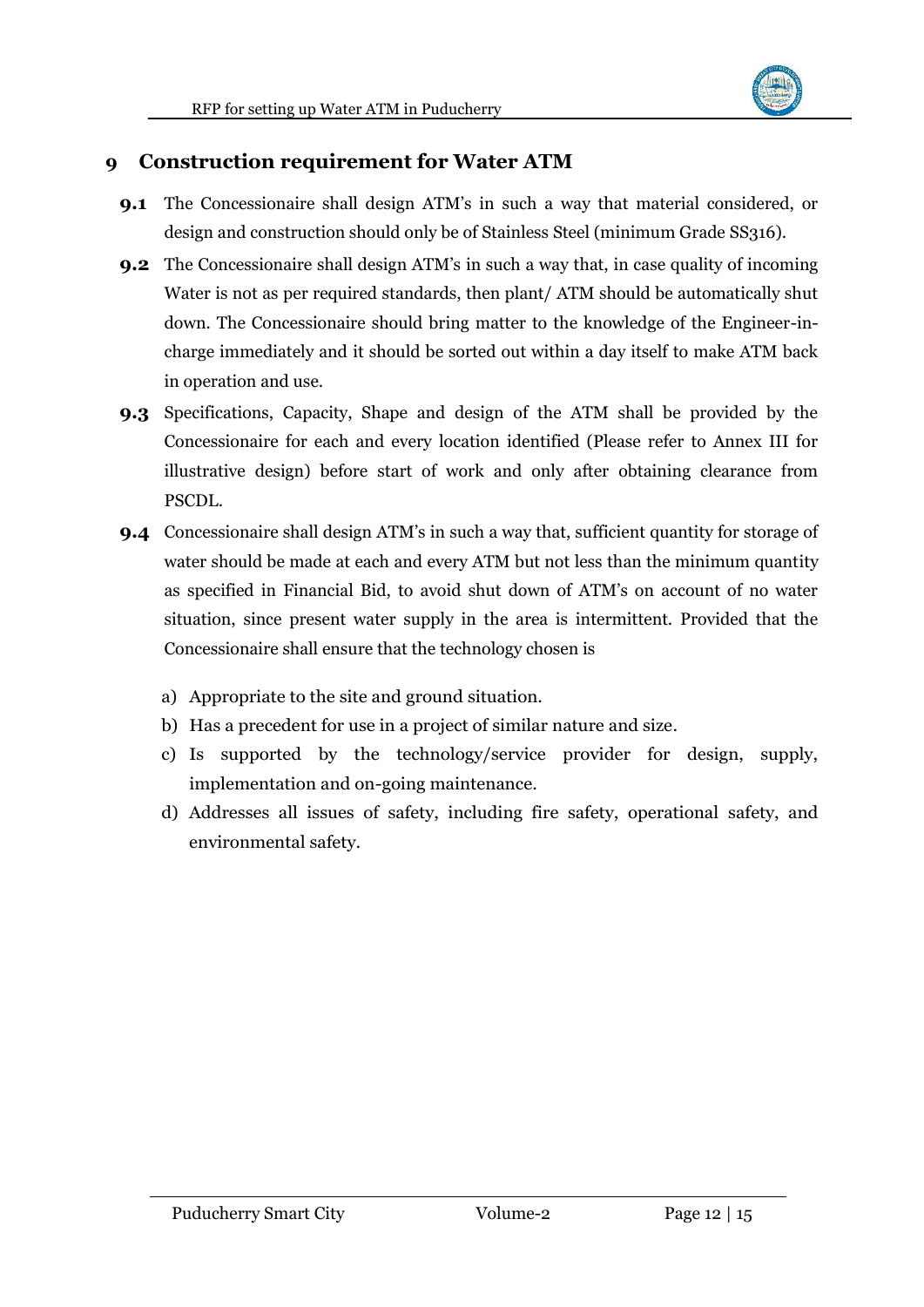

#### <span id="page-12-0"></span>**Annexure -1: Proposed Locations of water ATM's**

| THE LOCATION MAP IS ATTACHED AS |                           |  |
|---------------------------------|---------------------------|--|
| DRAWING NO                      | PSCDL-NKI- PSCP-E4-TA-001 |  |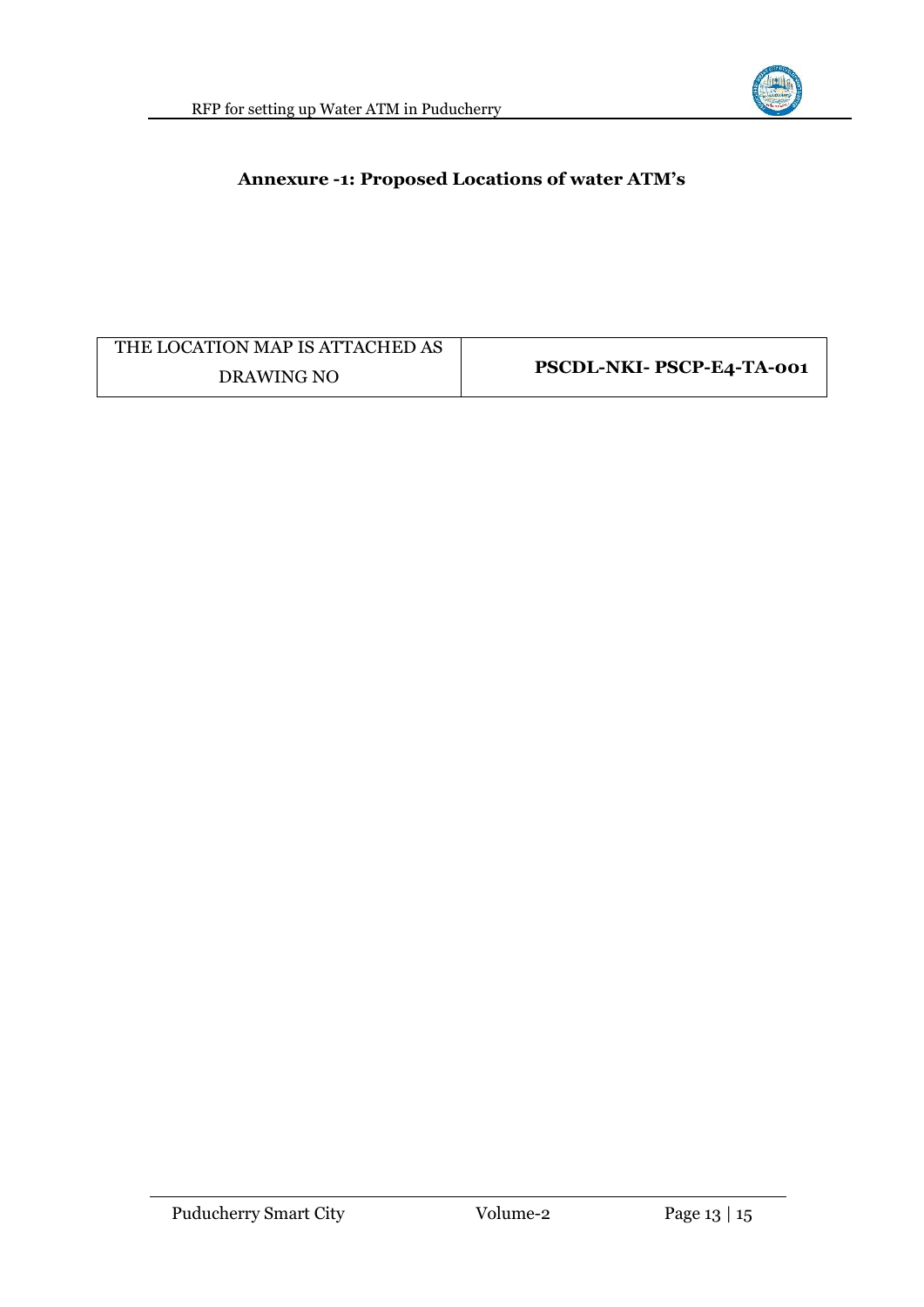

#### <span id="page-13-0"></span>**Annexure -2 Specifications for The Atm Unit and Development of Site**

#### **1. General requirements:**

- a. Minimum covered area of treatment plant enclosure to be provided for fixing RO plant along with required product water tanks shall be 60sq.ft along with provision for two dispensers on two sides.
- b. A service area should be provided within the enclosure, with sufficient space so that all the equipment can be conveniently taken inside for fitting and repairs.
- c. Minimum 7 ft headroom shall be provided.
- d. Product water storage tank 500 litres shall be placed inside the treatment plant Housing Structure.
- e. Adequate space shall be provided for storing materials/ consumable required during O&M of the treatment plant system.
- f. The unit should be modular and easy to relocate.
- g. General requirements and specifications for treatment plant enclosure space requirement for accommodating system.

#### **2. Enclosure of Treatment plant Structure:**

- a. All exposed non-galvanized steel structure should be stainless steel / cladded with stainless steel for higher non-rust life grade SS 316.
- b. Thickness of PUF panels should be 50 mm with 40kg/m3 density and minimum 0.4 mm galvanized Steel sheet on both sides. The sheet shall be galvanized steel with RMP coating for higher durability. Color of inner sheet should be white/blue whereas external sheet of the panel should be coated with attractive color combinations to go with the external surroundings in order to qualify as aesthetic road furniture to mix with the surroundings. The external finish on Steel panels shall be brick/wooden/stone.
- c. The structure should be rigid, made of MS frame of minimum 2.5mm thickness and duly painted for rust resistance.